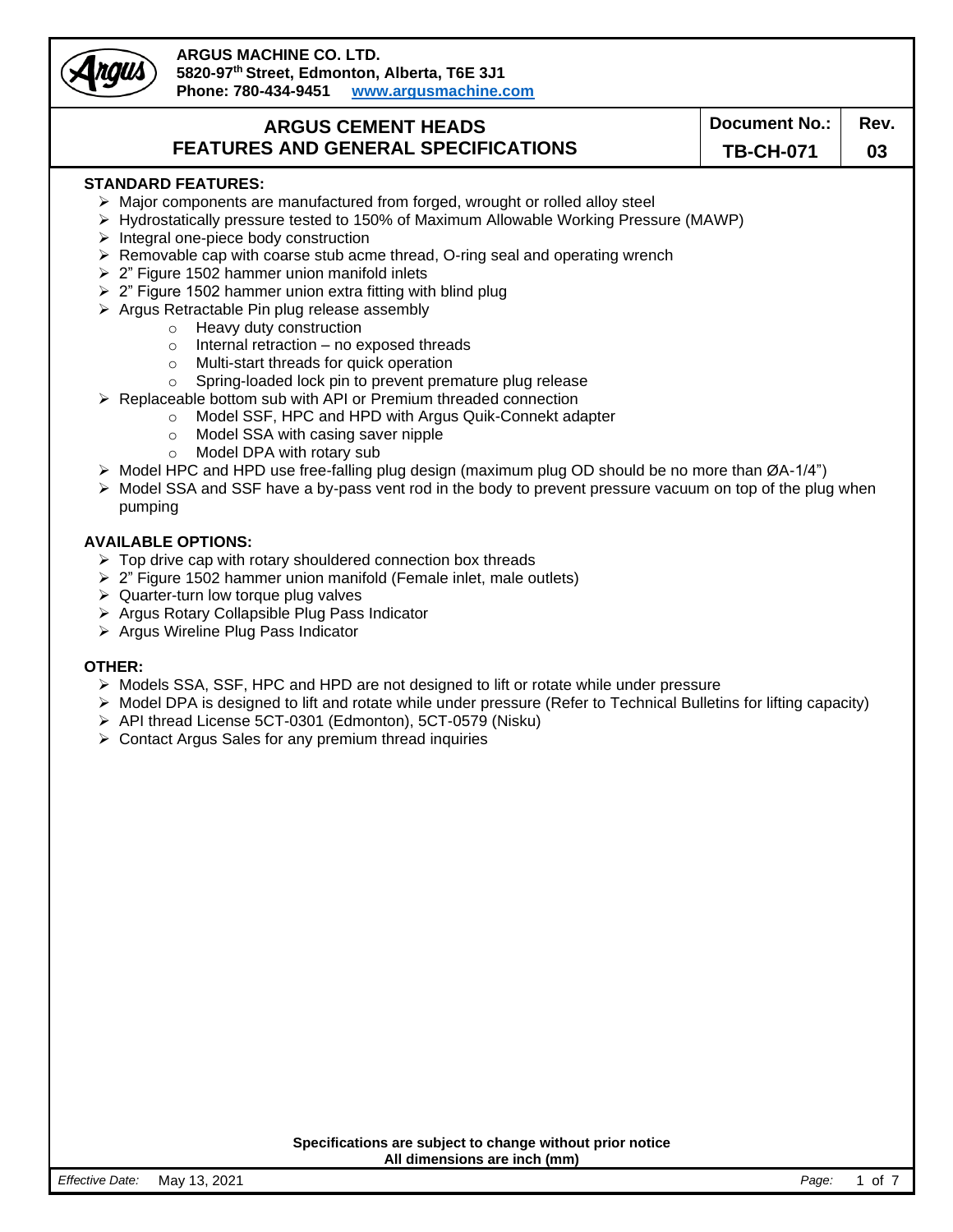Angus)

## **ARGUS CEMENT HEADS FEATURES AND GENERAL SPECIFICATIONS**

**TB-CH-071 03**

| <b>MODEL HPC:</b><br>$\geq 4$ 1/2" (114.3 mm) thru 20" (508.0 mm)<br>Single plug configuration<br>➤<br>$\triangleright$ Wrench style cap with 2" Figure 1502 hammer<br>union fitting (tapered nose with O-ring seal)<br>$\geq$ 2" Figure 1502 hammer union lifting plug with swivel<br>shackle (for lifting cement head only)<br>$\triangleright$ Operating wrench for cap and AQC nut<br>Argus Quik-Connekt Adapter (AQC)<br>> Replaceable AQC bottom sub<br>o API SC casing pin standard on lower connection<br>o API LC or BC casing pin available on request<br>o Premium casing pin available on request<br>$\triangleright$ Free-falling plug design<br>$\circ$ Maximum plug OD = ØA - 1/4" | <b>MODEL HPD:</b><br>$\triangleright$ 4 1/2" (114.3 mm) thru 20" (508.0 mm)<br>$\triangleright$ Double plug configuration<br>$\triangleright$ Wrench style cap with 2" Figure 1502 hammer<br>union fitting (tapered nose with O-ring seal)<br>$\geq$ 2" Figure 1502 hammer union lifting plug with swivel<br>shackle (for lifting cement head only)<br>$\triangleright$ Operating wrench for cap and AQC nut<br>> Argus Quik-Connekt Adapter (AQC)<br>> Replaceable AQC bottom sub<br>o API SC casing pin standard on lower connection<br>o API LC or BC casing pin available on request<br>o Premium casing pin available on request<br>$\triangleright$ Free-falling plug design<br>$\circ$ Maximum plug OD = ØA - 1/4" |
|---------------------------------------------------------------------------------------------------------------------------------------------------------------------------------------------------------------------------------------------------------------------------------------------------------------------------------------------------------------------------------------------------------------------------------------------------------------------------------------------------------------------------------------------------------------------------------------------------------------------------------------------------------------------------------------------------|---------------------------------------------------------------------------------------------------------------------------------------------------------------------------------------------------------------------------------------------------------------------------------------------------------------------------------------------------------------------------------------------------------------------------------------------------------------------------------------------------------------------------------------------------------------------------------------------------------------------------------------------------------------------------------------------------------------------------|
| <b>MODEL SSA:</b><br>$\geq 4$ 1/2" (114.3 mm) thru 13 3/8" (339.7 mm)<br>Single plug configuration<br>➤<br>> Wrench style cap with 2" Figure 1502 hammer<br>union fitting (parallel nose with O-ring seal)<br>$\geq$ 2" Figure 1502 hammer union lifting plug with swivel<br>shackle (for lifting cement head only)<br>$\triangleright$ Operating wrench for cap<br>$\triangleright$ Replaceable casing saver nipple<br>o API SC casing pin standard on lower connection<br>o API LC or BC casing pin available on request<br>o Premium casing pin available on request<br>> By-pass vent rod in body to prevent vacuum on plug                                                                   | <b>MODEL SSF:</b><br>$\triangleright$ 4 1/2" (114.3 mm) thru 13 3/8" (339.7 mm)<br>$\triangleright$ Single plug configuration<br>$\triangleright$ Wrench style cap with 2" Figure 1502 hammer<br>union fitting (parallel nose with O-ring seal)<br>$\geq$ 2" Figure 1502 hammer union lifting plug with swivel<br>shackle (for lifting cement head only)<br>$\triangleright$ Operating wrench for cap and AQC nut<br>> Argus Quik-Connekt Adapter (AQC)<br>> Replaceable AQC bottom sub<br>o API SC casing pin standard on lower connection<br>o API LC or BC casing pin available on request<br>o Premium casing pin available on request<br>> By-pass vent rod in body to prevent vacuum on plug                        |
| <b>MODEL DPA:</b><br>$\geq 3$ 1/2" (88.9 mm), 4" (101.6 mm) and<br>4 1/2" (114.3 mm)<br>$\triangleright$ Single plug configuration<br>$\triangleright$ Lifting sub with combination elevator shoulder<br>(parallel nose with O-ring seal)<br>$\triangleright$ Rotary lower swivel<br>$\triangleright$ Replaceable bottom sub<br>o API rotary pin standard on lower connection<br>o Premium rotary pin available on request<br>o Customer shall specify connection on P.O.<br>$\triangleright$ Lift capacity is rated on the lifting sub and bottom<br>sub configuration (Refer to the applicable Argus<br>Engineering Technical Bulletin for more information)                                    |                                                                                                                                                                                                                                                                                                                                                                                                                                                                                                                                                                                                                                                                                                                           |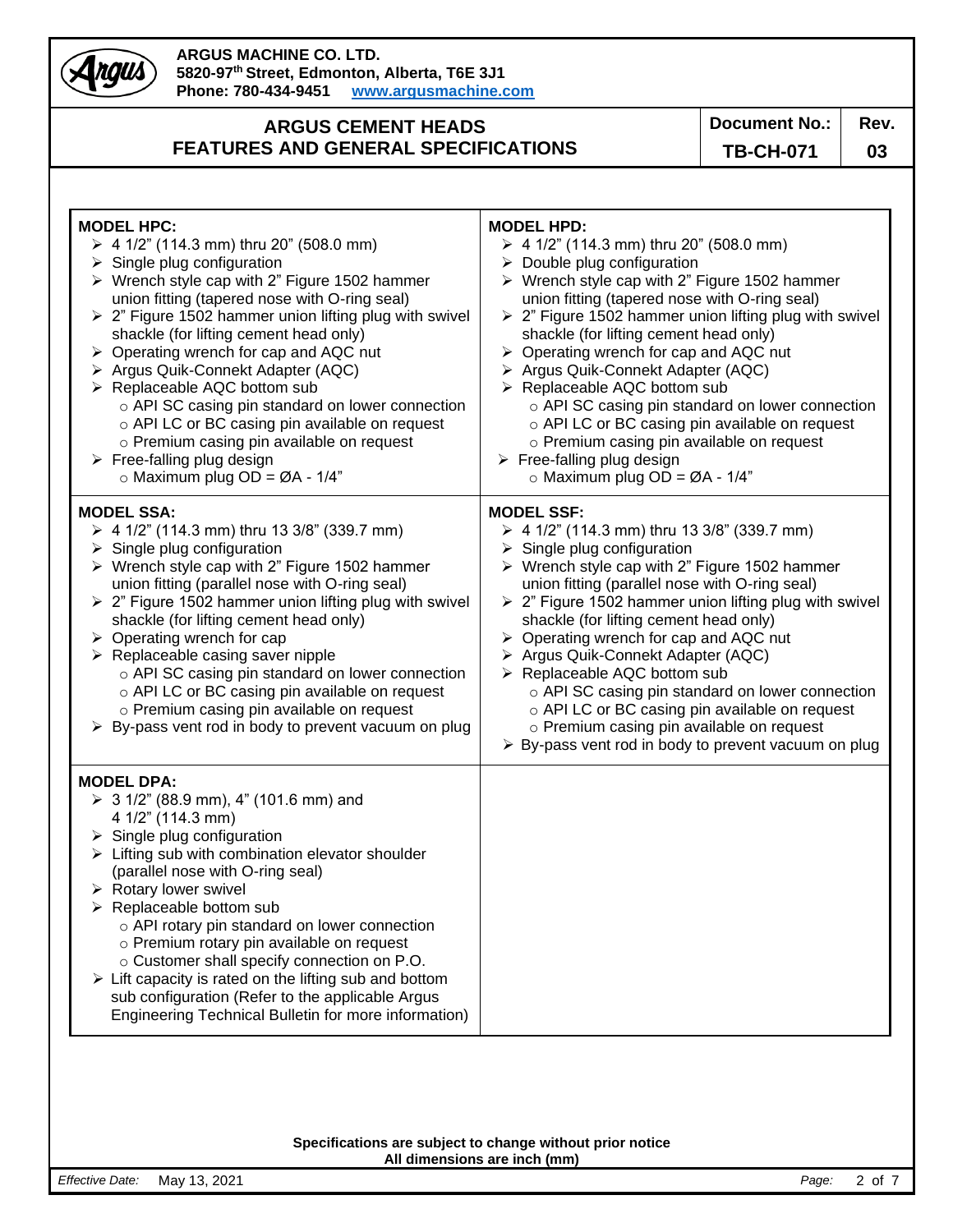## **ARGUS CEMENT HEADS FEATURES AND GENERAL SPECIFICATIONS**

**Document No.:** | Rev.

**TB-CH-071 03**



Angus

|             | <b>MODEL HPC CEMENT HEAD</b> |                         |                    |  |  |  |  |  |  |  |
|-------------|------------------------------|-------------------------|--------------------|--|--|--|--|--|--|--|
| <b>ITEM</b> | <b>QTY</b>                   | <b>DESCRIPTION</b>      | <b>REMARKS</b>     |  |  |  |  |  |  |  |
| 1           | 1                            | Body                    |                    |  |  |  |  |  |  |  |
| 2           | 1                            | Cap                     |                    |  |  |  |  |  |  |  |
| 3           | 1                            | Top Sub, AQC            |                    |  |  |  |  |  |  |  |
| 4           | 1                            | Nut, AQC                |                    |  |  |  |  |  |  |  |
| 5           | 1                            | Bottom Sub, AQC         | Sold separately    |  |  |  |  |  |  |  |
| 6           | 1                            | Retractable Pin         |                    |  |  |  |  |  |  |  |
| 7           | 1                            | Lifting Plug            |                    |  |  |  |  |  |  |  |
| 8           | 1                            | <b>Blind Plug</b>       |                    |  |  |  |  |  |  |  |
| 9           | 1                            | <b>Operating Wrench</b> |                    |  |  |  |  |  |  |  |
| 10          | 2                            | Plug Valve              | Sold separately    |  |  |  |  |  |  |  |
| 11          | 1                            | Manifold                | Sold separately    |  |  |  |  |  |  |  |
| 12          | 1                            | Cementing Plug          | Supplied by others |  |  |  |  |  |  |  |
|             |                              |                         |                    |  |  |  |  |  |  |  |

|                              |                                | <b>MAWP</b>             | <b>MANIFOLD</b>     | <b>PLUG CHAMBER</b> |                     | <b>MINIMUM</b><br><b>BORE</b> |                     | <b>LENGTH</b>       |                     | <b>ASSEMBLED</b>      |
|------------------------------|--------------------------------|-------------------------|---------------------|---------------------|---------------------|-------------------------------|---------------------|---------------------|---------------------|-----------------------|
| <b>CEMENT</b><br><b>HEAD</b> | <b>ASSEMBLY</b><br><b>ITEM</b> |                         | c/c                 | ØA                  | в                   | Ød                            | $L1^{(4)}$          | L <sub>2</sub>      | L3                  | WEIGHT <sup>(1)</sup> |
| <b>SIZE</b>                  | <b>NUMBER</b>                  | PSI<br>(MPa)            | <b>INCH</b><br>(mm) | <b>INCH</b><br>(mm) | <b>INCH</b><br>(mm) | <b>INCH</b><br>(mm)           | <b>INCH</b><br>(mm) | <b>INCH</b><br>(mm) | <b>INCH</b><br>(mm) | <b>LBS</b><br>(kgs)   |
| 4 1/2"                       | C3000208                       | 10,000<br>(68.9)        | 17<br>(431.8)       | 4.50<br>(114.3)     | 12.75<br>(323.9)    | 3.75<br>(95.3)                | 63.03<br>(1600.9)   | 19.79<br>(502.7)    | 36.90<br>(937.3)    | 461<br>(209)          |
| 5"                           | <b>TBA</b>                     | ---                     | ---                 | ---                 |                     | ---                           |                     |                     |                     |                       |
| 5 1/2"                       | C3000209                       | 10.000<br>(68.9)        | 17<br>(431.8)       | 5.50<br>(139.7)     | 12.75<br>(323.9)    | 4.50<br>(114.3)               | 63.03<br>(1600.9)   | 19.81<br>(503.2)    | 38.14<br>(968.8)    | 575<br>(261)          |
| 6 5/8"                       | <b>TBA</b>                     | ---                     | ---                 | ---                 | ---                 | ---                           | ---                 |                     |                     | ---                   |
| 7"                           | C3000213                       | 10,000<br>(68.9)        | 17<br>(431.8)       | 7.00<br>(177.8)     | 12.75<br>(323.9)    | 5.82<br>(147.8)               | 63.65<br>(1616.8)   | 21.65<br>(549.8)    | 39.86<br>(1012.5)   | 770<br>(349)          |
| 7 5/8"                       | C3000216                       | 7,500<br>(51.7)         | 17<br>(431.8)       | 7.62<br>(193.5)     | 12.75<br>(323.9)    | 6.60<br>(167.6)               | 64.15<br>(1629.5)   | 21.78<br>(553.2)    | 40.14<br>(1019.6)   | 736<br>(334)          |
| 85/8"                        | C3000214                       | 7,500<br>(51.7)         | 17<br>(431.8)       | 8.62<br>(218.9)     | 12.75<br>(323.9)    | 7.43<br>(188.7)               | 64.28<br>(1632.7)   | 22.78<br>(578.6)    | 41.14<br>(1045.0)   | 799<br>(362)          |
| 9.5/8"                       | C3000210                       | 7,500<br>(51.7)         | 17<br>(431.8)       | 9.62<br>(244.3)     | 12.75<br>(323.9)    | 8.52<br>(216.4)               | 64.28<br>(1632.7)   | 24.13<br>(612.8)    | 42.33<br>(1075.2)   | 957<br>(434)          |
| 10 3/4"                      | C3000222                       | 5,000<br>(34.5)         | 17<br>(431.8)       | 10.75<br>(273.1)    | 12.75<br>(323.9)    | 9.35<br>(237.5)               | 64.40<br>(1635.9)   | 24.07<br>(611.4)    | 43.01<br>(1092.5)   | 855<br>(388)          |
| 113/4"                       | <b>TBA</b>                     | ---                     | ---                 | ---                 |                     | ---                           | ---                 | $---$               |                     | ---                   |
| 13 3/8"                      | C3000211                       | 5,000<br>(34.5)         | 17<br>(431.8)       | 13.37<br>(339.6)    | 12.75<br>(323.9)    | 12.09<br>(307.1)              | 64.40<br>(1635.9)   | 27.68<br>(703.1)    | 45.97<br>(1167.7)   | 1277<br>(579)         |
| 16"                          | C3000206                       | 4,000<br>(27.6)         | 29<br>(736.6)       | 16.00<br>(406.4)    | 24.75<br>(628.7)    | 15.00<br>(381.0)              | 83.78<br>(2128.0)   | 31.56<br>(801.5)    | 48.33<br>(1227.6)   | 1825<br>(828)         |
| 18 5/8"                      | C3000224                       | $4,000^{(2)}$<br>(27.6) | 29<br>(736.6)       | 19.87<br>(504.7)    | 24.75<br>(628.7)    | 17.37<br>(441.2)              | 84.83<br>(2154.7)   | 36.62<br>(930.2)    | 52.77<br>(1340.3)   | 3020<br>(1370)        |
| 20"                          | C3000225                       | $3,000^{(3)}$<br>(20.7) | 29<br>(736.6)       | 19.87<br>(504.7)    | 24.75<br>(628.7)    | 17.75<br>(450.9)              | 84.83<br>(2154.7)   | 36.62<br>(930.2)    | 52.77<br>(1340.3)   | 3020<br>(1370)        |

Г

(1) Weight is based on cement head only (no bottom sub, plug valves or manifold)

(2) 4,000 PSI MAWP with API BC bottom sub, 2,500 PSI MAWP with API SC bottom sub

(3) 3,000 PSI MAWP with API BC bottom sub, 2,850 PSI MAWP with API LC bottom sub, 2,500 PSI MAWP with API SC bottom sub

(4) Based on AQC bottom sub with API SC pin (with one pin re-cut allowance)

**Specifications are subject to change without prior notice All dimensions are inch (mm)**

*Effective Date:* May 13, 2021 *Page:* 3 of 7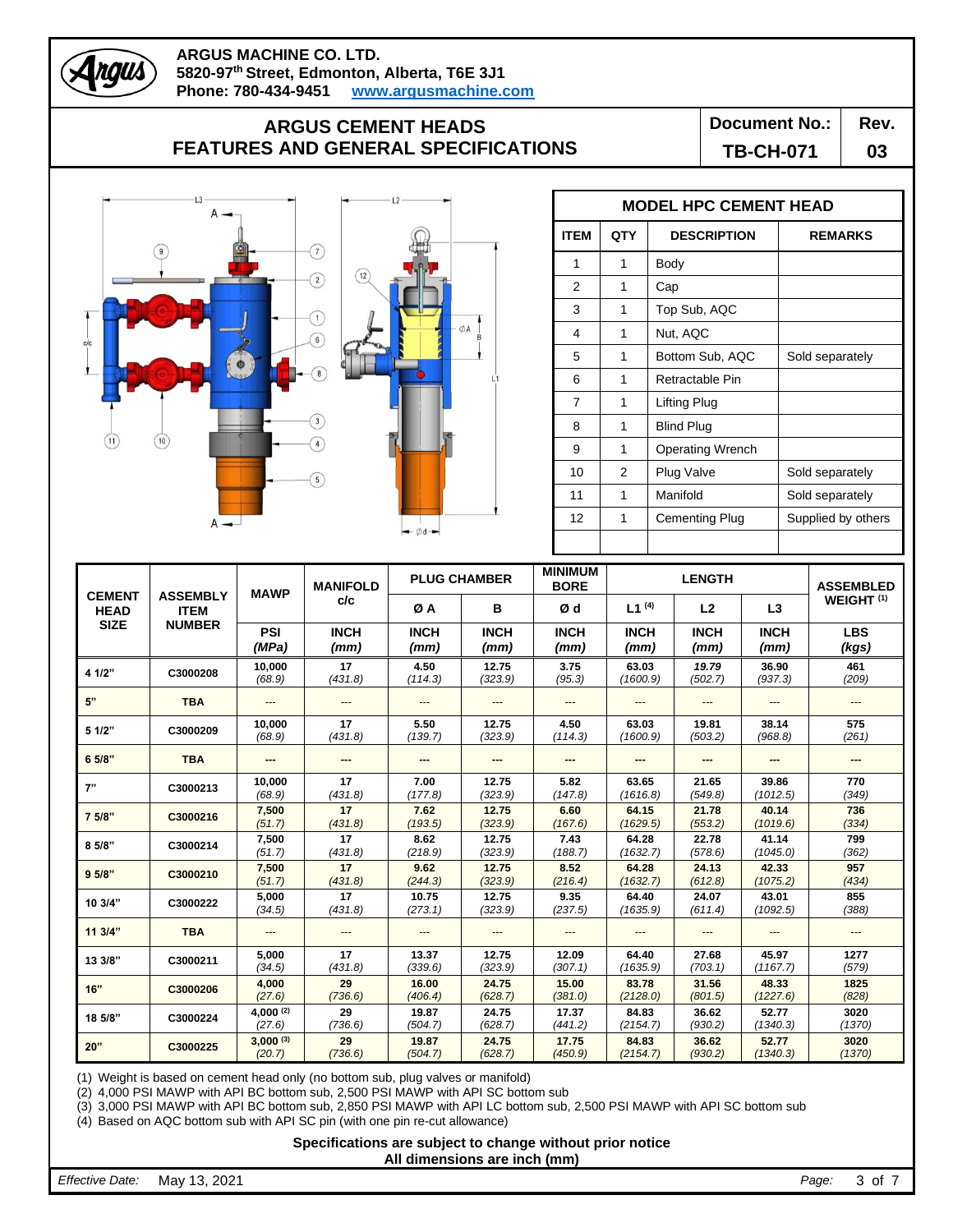## **ARGUS CEMENT HEADS FEATURES AND GENERAL SPECIFICATIONS**

**Document No.:** | Rev.

**TB-CH-071 03**



ngus

|                | <b>MODEL HPD CEMENT HEAD</b> |                         |                    |  |  |  |  |  |  |  |
|----------------|------------------------------|-------------------------|--------------------|--|--|--|--|--|--|--|
| <b>ITEM</b>    | QTY                          | <b>DESCRIPTION</b>      | <b>REMARKS</b>     |  |  |  |  |  |  |  |
| 1              | 1                            | Body                    |                    |  |  |  |  |  |  |  |
| $\overline{2}$ | 1                            | Cap                     |                    |  |  |  |  |  |  |  |
| 3              | 1                            | Top Sub, AQC            |                    |  |  |  |  |  |  |  |
| 4              | 1                            | Nut, AQC                |                    |  |  |  |  |  |  |  |
| 5              | 1                            | Bottom Sub, AQC         | Sold separately    |  |  |  |  |  |  |  |
| 6              | 2                            | Retractable Pin         |                    |  |  |  |  |  |  |  |
| 7              | 1                            | Lifting Plug            |                    |  |  |  |  |  |  |  |
| 8              | 1                            | <b>Blind Plug</b>       |                    |  |  |  |  |  |  |  |
| 9              | 1                            | <b>Operating Wrench</b> |                    |  |  |  |  |  |  |  |
| 10             | 3                            | Plug Valve              | Sold separately    |  |  |  |  |  |  |  |
| 11             | 1                            | Manifold                | Sold separately    |  |  |  |  |  |  |  |
| 12             | 1                            | Cementing Plug          | Supplied by others |  |  |  |  |  |  |  |
|                |                              |                         |                    |  |  |  |  |  |  |  |

|                              |                                | <b>MAWP</b>             | <b>MANIFOLD</b>     | <b>PLUG CHAMBER</b> |                     | <b>MINIMUM</b><br><b>BORE</b> |                     | <b>LENGTH</b>       |                     | <b>ASSEMBLED</b>      |
|------------------------------|--------------------------------|-------------------------|---------------------|---------------------|---------------------|-------------------------------|---------------------|---------------------|---------------------|-----------------------|
| <b>CEMENT</b><br><b>HEAD</b> | <b>ASSEMBLY</b><br><b>ITEM</b> |                         | c/c                 | ØA                  | в                   | Ød                            | $L1^{(4)}$          | L <sub>2</sub>      | L3                  | WEIGHT <sup>(1)</sup> |
| <b>SIZE</b>                  | <b>NUMBER</b>                  | PSI<br>(MPa)            | <b>INCH</b><br>(mm) | <b>INCH</b><br>(mm) | <b>INCH</b><br>(mm) | <b>INCH</b><br>(mm)           | <b>INCH</b><br>(mm) | <b>INCH</b><br>(mm) | <b>INCH</b><br>(mm) | <b>LBS</b><br>(kgs)   |
| 4 1/2"                       | C3000226                       | 10,000<br>(68.9)        | 17<br>(431.8)       | 4.50<br>(114.3)     | 12.75<br>(323.9)    | 3.75<br>(95.3)                | 80.03<br>(2032.7)   | 19.79<br>(502.7)    | 36.90<br>(937.3)    | 669<br>(303)          |
| 5"                           | <b>TBA</b>                     | ---                     | ---                 | ---                 |                     | ---                           | ---                 | $---$               | ---                 | $--$                  |
| 5 1/2"                       | C3000204                       | 10.000<br>(68.9)        | 17<br>(431.8)       | 5.50<br>(139.7)     | 12.75<br>(323.9)    | 4.50<br>(114.3)               | 80.03<br>(2032.7)   | 19.81<br>(503.2)    | 38.14<br>(968.8)    | 831<br>(377)          |
| 6 5/8"                       | <b>TBA</b>                     | $\overline{a}$          | ---                 | $---$               | $---$               | ---                           | $---$               | $\overline{a}$      | ---                 | ---                   |
| 7"                           | C3000227                       | 10,000<br>(68.9)        | 17<br>(431.8)       | 7.00<br>(177.8)     | 12.75<br>(323.9)    | 5.82<br>(147.8)               | 80.65<br>(2048.6)   | 21.65<br>(549.8)    | 39.86<br>(1012.5)   | 1093<br>(496)         |
| 7 5/8"                       | C3000220                       | 7,500<br>(51.7)         | 17<br>(431.8)       | 7.62<br>(193.5)     | 12.75<br>(323.9)    | 6.60<br>(167.6)               | 81.15<br>(2061.3)   | 21.78<br>(553.2)    | 40.14<br>(1019.6)   | 1022<br>(464)         |
| 85/8"                        | C3000228                       | 7,500<br>(51.7)         | 17<br>(431.8)       | 8.62<br>(218.9)     | 12.75<br>(323.9)    | 7.43<br>(188.7)               | 81.28<br>(2064.5)   | 22.78<br>(578.6)    | 41.14<br>(1045.0)   | 1113<br>(505)         |
| 95/8"                        | C3000205                       | 7,500<br>(51.7)         | 17<br>(431.8)       | 9.62<br>(244.3)     | 12.75<br>(323.9)    | 8.52<br>(216.4)               | 81.28<br>(2064.5)   | 24.13<br>(612.8)    | 42.33<br>(1075.2)   | 1331<br>(604)         |
| 10 3/4"                      | C3000219                       | 5,000<br>(34.5)         | 17<br>(431.8)       | 10.75<br>(273.1)    | 12.75<br>(323.9)    | 9.35<br>(237.5)               | 81.40<br>(2067.7)   | 24.07<br>(611.4)    | 43.01<br>(1092.5)   | 1166<br>(529)         |
| 11 3/4"                      | <b>TBA</b>                     | $---$                   | $---$               | $---$               | ---                 | $---$                         |                     |                     |                     | $---$                 |
| 13 3/8"                      | C3000218                       | 5,000<br>(34.5)         | 17<br>(431.8)       | 13.37<br>(339.6)    | 12.75<br>(323.9)    | 12.09<br>(307.1)              | 81.40<br>(2067.7)   | 27.68<br>(703.1)    | 45.97<br>(1167.7)   | 1726<br>(783)         |
| 16"                          | C3000243                       | 4,000<br>(27.6)         | 29<br>(736.6)       | 16.00<br>(406.4)    | 24.75<br>(628.7)    | 15.00<br>(381.0)              | 112.78<br>(2864.6)  | 31.56<br>(801.5)    | 48.33<br>(1227.6)   | 2533<br>(1149)        |
| 18 5/8"                      | C3000231                       | 4,000 (2)<br>(27.6)     | 29<br>(736.6)       | 19.87<br>(504.7)    | 24.75<br>(628.7)    | 17.37<br>(441.2)              | 113.83<br>(2891.3)  | 36.62<br>(930.2)    | 52.77<br>(1340.3)   | 4206<br>(1908)        |
| 20"                          | C3000232                       | $3,000^{(3)}$<br>(20.7) | 29<br>(736.6)       | 19.87<br>(504.7)    | 24.75<br>(628.7)    | 17.75<br>(450.9)              | 113.83<br>(2891.3)  | 36.62<br>(930.2)    | 52.77<br>(1340.3)   | 4206<br>(1908)        |

Г

(1) Weight is based on cement head only (no bottom sub, plug valves or manifold)

(2) 4,000 PSI MAWP with API BC bottom sub, 2,500 PSI MAWP with API SC bottom sub

(3) 3,000 PSI MAWP with API BC bottom sub, 2,850 PSI MAWP with API LC bottom sub, 2,500 PSI MAWP with API SC bottom sub

(4) Based on AQC bottom sub with API SC pin (with one pin re-cut allowance)

**Specifications are subject to change without prior notice All dimensions are inch (mm)**

*Effective Date:* May 13, 2021 *Page:* 4 of 7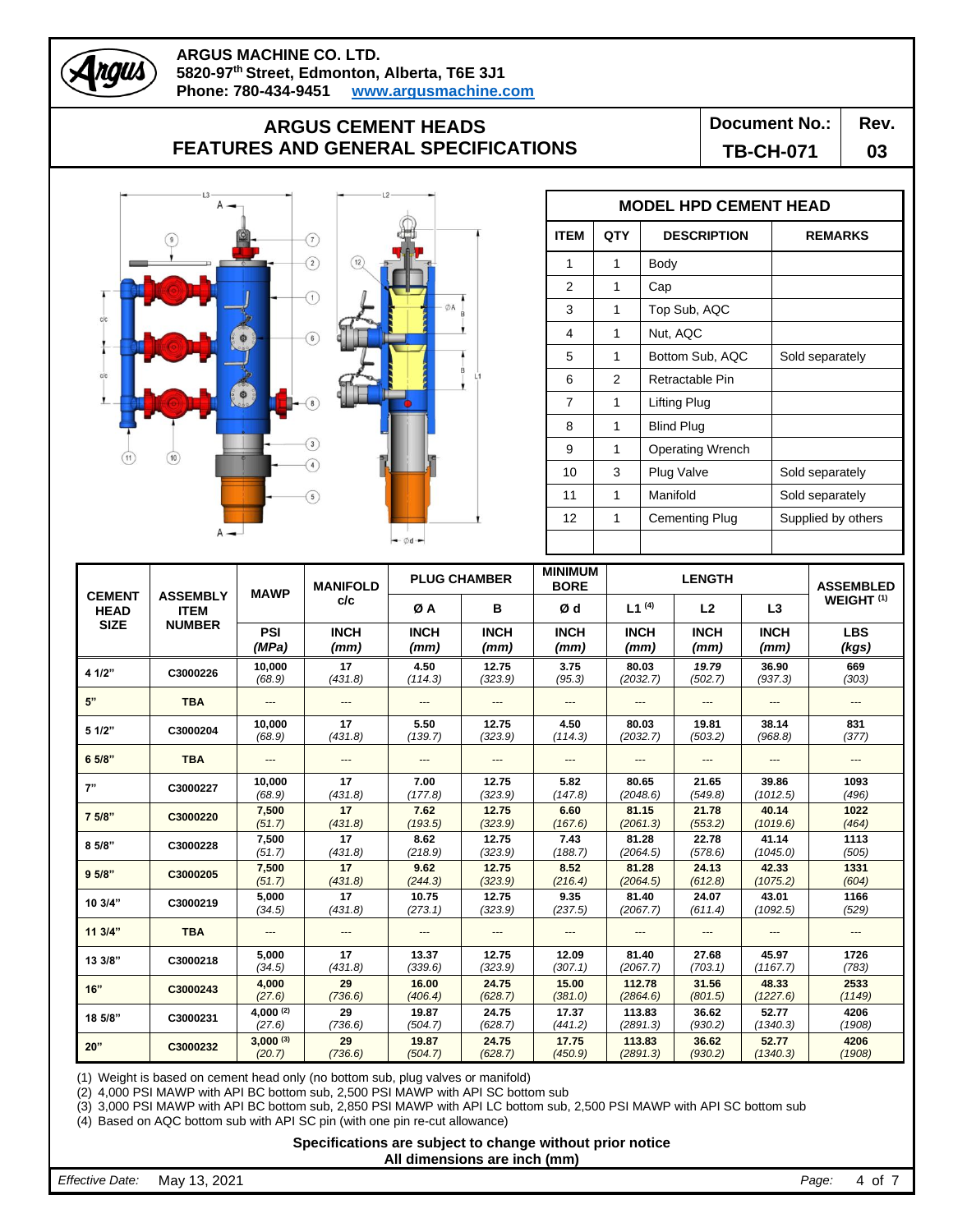# **ARGUS CEMENT HEADS FEATURES AND GENERAL SPECIFICATIONS**

**Document No.:** | Rev.

**TB-CH-071 03**



raus



r

|             | <b>MODEL SSA CEMENT HEAD</b> |                         |                    |  |  |  |  |  |  |  |
|-------------|------------------------------|-------------------------|--------------------|--|--|--|--|--|--|--|
| <b>ITEM</b> | <b>QTY</b>                   | <b>DESCRIPTION</b>      | <b>REMARKS</b>     |  |  |  |  |  |  |  |
| 1           | 1                            | Body                    |                    |  |  |  |  |  |  |  |
| 2           | 1                            | Cap                     |                    |  |  |  |  |  |  |  |
| 3           | 1                            | Casing Saver Nipple     | Sold separately    |  |  |  |  |  |  |  |
| 4           | 1                            | Retractable Pin         |                    |  |  |  |  |  |  |  |
| 5           | 1                            | Lifting Plug            |                    |  |  |  |  |  |  |  |
| 6           | 1                            | <b>Blind Plug</b>       |                    |  |  |  |  |  |  |  |
| 7           | 1                            | <b>Operating Wrench</b> |                    |  |  |  |  |  |  |  |
| 8           | 2                            | Plug Valve              | Sold separately    |  |  |  |  |  |  |  |
| 9           | 1                            | Manifold                | Sold separately    |  |  |  |  |  |  |  |
| 10          | 1                            | Cementing Plug          | Supplied by Others |  |  |  |  |  |  |  |
|             |                              |                         |                    |  |  |  |  |  |  |  |

|                              |                                | <b>MAWP</b>         | <b>MANIFOLD</b>     | <b>PLUG CHAMBER</b> |                     | <b>MINIMUM</b><br><b>BORE</b> | <b>LENGTH</b>       |                     |                     | <b>ASSEMBLED</b>      |
|------------------------------|--------------------------------|---------------------|---------------------|---------------------|---------------------|-------------------------------|---------------------|---------------------|---------------------|-----------------------|
| <b>CEMENT</b><br><b>HEAD</b> | <b>ASSEMBLY</b><br><b>ITEM</b> |                     | c/c                 | ØΑ                  | в                   | Ød                            | $L1^{(2)}$          | L <sub>2</sub>      | L3                  | WEIGHT <sup>(1)</sup> |
| <b>SIZE</b>                  | <b>NUMBER</b>                  | <b>PSI</b><br>(MPa) | <b>INCH</b><br>(mm) | <b>INCH</b><br>(mm) | <b>INCH</b><br>(mm) | <b>INCH</b><br>(mm)           | <b>INCH</b><br>(mm) | <b>INCH</b><br>(mm) | <b>INCH</b><br>(mm) | <b>LBS</b><br>(kgs)   |
| 4 1/2"                       | C3000001                       | 7,000<br>(48.3)     | 14<br>(355.6)       | 4.33<br>(110.0)     | 9.75<br>(247.7)     | 3.83<br>(97.3)                | 44.65<br>(1134.2)   | 18.13<br>(460.4)    | 35.00<br>(889.0)    | 233<br>(106)          |
| 5"                           | C3000002                       | 6,400<br>(44.1)     | 14<br>(355.6)       | 4.83<br>(122.7)     | 9.75<br>(247.7)     | 4.13<br>(104.9)               | 47.53<br>(1207.2)   | 18.63<br>(473.1)    | 35.50<br>(901.7)    | 241<br>(109)          |
| 5 1/2"                       | C3000003                       | 5,800<br>(40.0)     | 14<br>(355.6)       | 5.33<br>(135.4)     | 9.75<br>(247.7)     | 4.67<br>(118.6)               | 47.40<br>(1204.1)   | 19.13<br>(485.8)    | 36.00<br>(914.4)    | 258<br>(117)          |
| 6 5/8"                       | C3000004                       | 5,000<br>(34.5)     | 14<br>(355.6)       | 6.31<br>(160.3)     | 9.75<br>(247.7)     | 5.79<br>(147.1)               | 47.53<br>(1207.2)   | 18.97<br>(481.8)    | 37.12<br>(942.9)    | 302<br>(137)          |
| 7"                           | C3000005                       | 5,000<br>(34.5)     | 14<br>(355.6)       | 6.75<br>(171.5)     | 9.75<br>(247.7)     | 6.09<br>(154.7)               | 47.40<br>(1204.1)   | 19.57<br>(497.1)    | 37.58<br>(954.5)    | 313<br>(142)          |
| 7 5/8"                       | C3000006                       | 4,400<br>(30.3)     | 14<br>(355.6)       | 7.31<br>(185.7)     | 9.75<br>(247.7)     | 6.77<br>(172.0)               | 47.28<br>(1200.9)   | 19.97<br>(507.3)    | 38.12<br>(968.3)    | 321<br>(146)          |
| 85/8"                        | C3000007                       | 4,400<br>(30.3)     | 14<br>(355.6)       | 8.31<br>(211.1)     | 9.75<br>(247.7)     | 7.73<br>(196.3)               | 47.15<br>(1197.7)   | 20.97<br>(532.6)    | 39.12<br>(993.7)    | 357<br>(162)          |
| 95/8"                        | C3000008                       | 3,700<br>(25.5)     | 14<br>(355.6)       | 9.31<br>(236.5)     | 9.75<br>(247.7)     | 8.76<br>(222.5)               | 47.15<br>(1197.7)   | 22.09<br>(561.1)    | 40.11<br>(1018.8)   | 383<br>(174)          |
| 10 3/4"                      | C3000261                       | 3,400<br>(23.4)     | 18<br>(457.2)       | 10.33<br>(262.4)    | 13.75<br>(349.3)    | 10.05<br>(255.3)              | 47.90<br>(1216.8)   | 22.97<br>(583.5)    | 41.12<br>(1044.5)   | 400<br>(181)          |
| 113/4"                       | C3000153                       | 3,100<br>(21.4)     | 18<br>(457.2)       | 11.33<br>(287.8)    | 13.75<br>(349.3)    | 10.77<br>(273.6)              | 47.90<br>(1216.8)   | 23.97<br>(608.8)    | 42.12<br>(1069.9)   | 430<br>(195)          |
| 13 3/8"                      | C3000262                       | 3,100<br>(21.4)     | 18<br>(457.2)       | 13.00<br>(330.2)    | 13.75<br>(349.3)    | 12.35<br>(313.7)              | 47.90<br>(1216.8)   | 25.81<br>(655.6)    | 43.96<br>(1116.6)   | 541<br>(245)          |

(1) Weight is based on cement head only (no casing saver nipple, plug valves or manifold)

(2) Based on casing saver nipple with API SC pin (with one pin re-cut allowance)

**Specifications are subject to change without prior notice All dimensions are inch (mm)**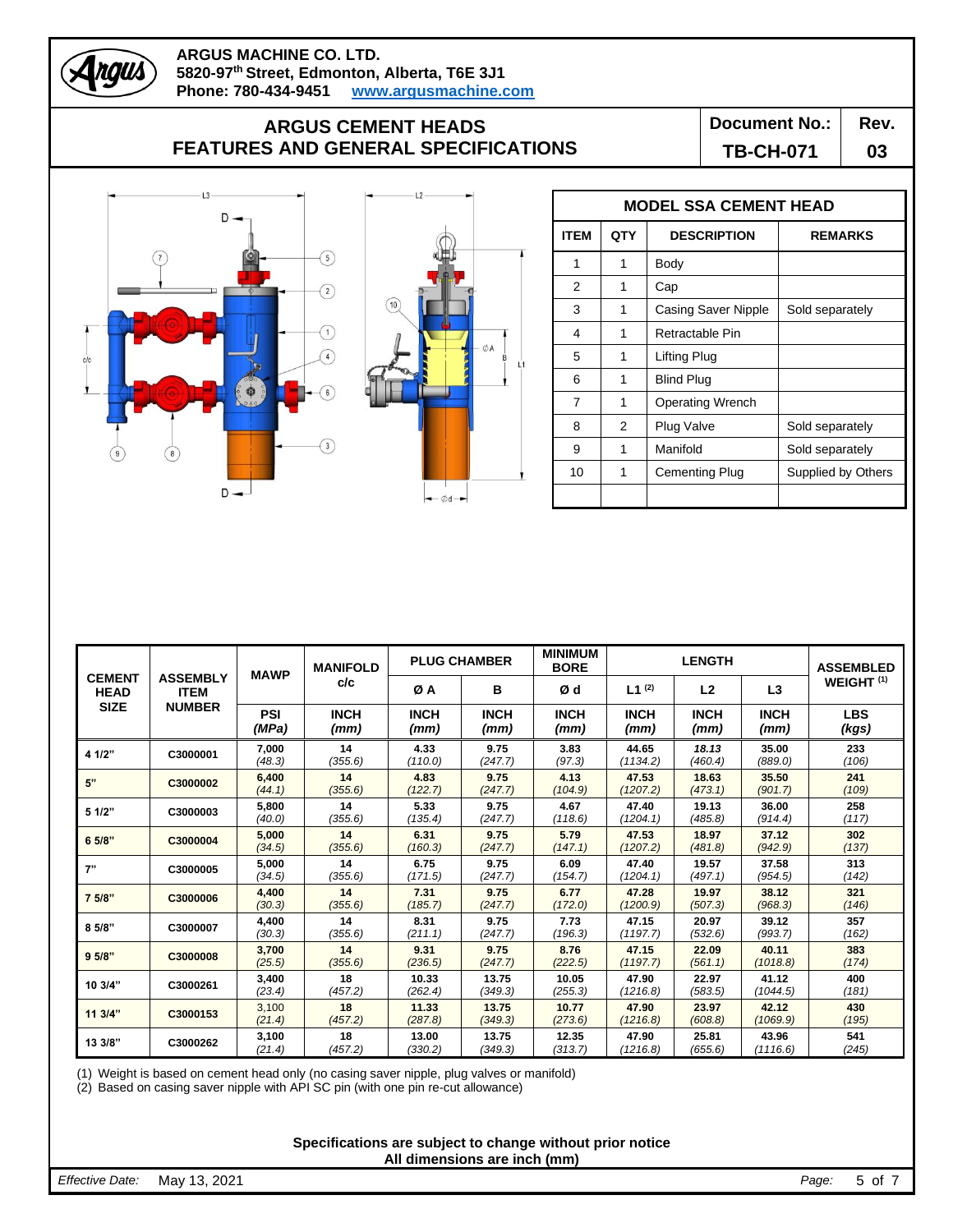

## **ARGUS CEMENT HEADS FEATURES AND GENERAL SPECIFICATIONS**

**Document No.:** | Rev.

**TB-CH-071 03**



|                | <b>MODEL SSF CEMENT HEAD</b> |                         |                    |  |  |  |  |  |  |
|----------------|------------------------------|-------------------------|--------------------|--|--|--|--|--|--|
| <b>ITEM</b>    | <b>QTY</b>                   | <b>DESCRIPTION</b>      | <b>REMARKS</b>     |  |  |  |  |  |  |
| 1              | 1                            | <b>Body</b>             |                    |  |  |  |  |  |  |
| 2              | 1                            | Cap                     |                    |  |  |  |  |  |  |
| 3              | 1                            | Top Sub, AQC            |                    |  |  |  |  |  |  |
| 4              | 1                            | Nut, AQC                |                    |  |  |  |  |  |  |
| 5              | 1                            | Bottom Sub, AQC         | Sold separately    |  |  |  |  |  |  |
| 6              | 1                            | Retractable Pin         |                    |  |  |  |  |  |  |
| $\overline{7}$ | 1                            | Lifting Plug            |                    |  |  |  |  |  |  |
| 8              | 1                            | <b>Blind Plug</b>       |                    |  |  |  |  |  |  |
| 9              | 1                            | <b>Operating Wrench</b> |                    |  |  |  |  |  |  |
| 10             | 2                            | Plug Valve              | Sold separately    |  |  |  |  |  |  |
| 11             | 1                            | Manifold                | Sold separately    |  |  |  |  |  |  |
| 12             | 1                            | Cementing Plug          | Supplied by others |  |  |  |  |  |  |
|                |                              |                         |                    |  |  |  |  |  |  |

|                              |                                |                        | <b>MANIFOLD</b><br><b>MAWP</b> |                     | <b>MINIMUM</b><br><b>PLUG CHAMBER</b> |                     | <b>LENGTH</b>       |                        |                     | <b>ASSEMBLED</b>      |
|------------------------------|--------------------------------|------------------------|--------------------------------|---------------------|---------------------------------------|---------------------|---------------------|------------------------|---------------------|-----------------------|
| <b>CEMENT</b><br><b>HEAD</b> | <b>ASSEMBLY</b><br><b>ITEM</b> |                        | c/c                            | ØA                  | в                                     | Ød                  | $L1^{(2)}$          | L2                     | L3                  | WEIGHT <sup>(1)</sup> |
| <b>SIZE</b>                  | <b>NUMBER</b>                  | <b>PSI</b><br>(MPa)    | <b>INCH</b><br>(mm)            | <b>INCH</b><br>(mm) | <b>INCH</b><br>(mm)                   | <b>INCH</b><br>(mm) | <b>INCH</b><br>(mm) | <b>INCH</b><br>(mm)    | <b>INCH</b><br>(mm) | <b>LBS</b><br>(kgs)   |
| 4 1/2"                       | C3000052                       | 7,000<br>(48.3)        | 14<br>(355.6)                  | 4.33<br>(110.0)     | 9.75<br>(247.7)                       | 3.75<br>(95.3)      | 59.96<br>(1523.0)   | 18.13<br>(460.4)       | 35.00<br>(889.0)    | 298<br>(135)          |
| 5"                           | <b>TBA</b>                     | $\qquad \qquad \cdots$ | ---                            | ---                 | ---                                   | ---                 | $\cdots$            | ---                    | ---                 | ---                   |
| 5 1/2"                       | C3000056                       | 5,800<br>(40.0)        | 14<br>(355.6)                  | 5.33<br>(135.4)     | 9.75<br>(247.7)                       | 4.50<br>(114.3)     | 59.96<br>(1523.0)   | 19.13<br>(485.8)       | 36.00<br>(914.4)    | 337<br>(153)          |
| 6 5/8"                       | <b>TBA</b>                     | ---                    |                                | ---                 |                                       |                     |                     |                        |                     | ---                   |
| 7"                           | C3000057                       | 5,000<br>(34.5)        | 14<br>(355.6)                  | 6.75<br>(171.5)     | 9.75<br>(247.7)                       | 5.82<br>(147.8)     | 60.59<br>(1539.0)   | 19.57<br>(497.1)       | 37.58<br>(954.5)    | 456<br>(207)          |
| 7 5/8"                       | <b>TBA</b>                     | $\qquad \qquad \cdots$ | ---                            | ---                 | ---                                   | ---                 | $\cdots$            | $\qquad \qquad \cdots$ | ---                 | ---                   |
| 8 5/8"                       | <b>TBA</b>                     | $\cdots$               | $---$                          | ---                 | ---                                   | ---                 | $---$               | ---                    | ---                 | ---                   |
| 9.5/8"                       | C3000062                       | 3,700<br>(25.5)        | 14<br>(355.6)                  | 9.31<br>(236.5)     | 9.75<br>(247.7)                       | 8.52<br>(216.4)     | 61.48<br>(1561.6)   | 22.09<br>(561.1)       | 40.11<br>(1018.8)   | 581<br>(264)          |
| 10 3/4"                      | <b>TBA</b>                     | $--$                   | ---                            | ---                 |                                       | ---                 |                     |                        |                     |                       |
| 113/4"                       | <b>TBA</b>                     | $\qquad \qquad \cdots$ | ---                            | ---                 | ---                                   | ---                 | ---                 | ---                    | ---                 | ---                   |
| 13 3/8"                      | C3000266                       | 3,100<br>(21.4)        | 18<br>(457.2)                  | 13.00<br>(330.2)    | 13.75<br>(349.3)                      | 12.09<br>(307.1)    | 61.60<br>(1564.6)   | 25.81<br>(655.6)       | 43.96<br>(1116.6)   | 919<br>(417)          |

(1) Weight is based on cement head only (no AQC Bottom Sub, plug valves or manifold)

(2) Based on AQC bottom sub with API SC pin (with one pin re-cut allowance)

**Specifications are subject to change without prior notice All dimensions are inch (mm)**